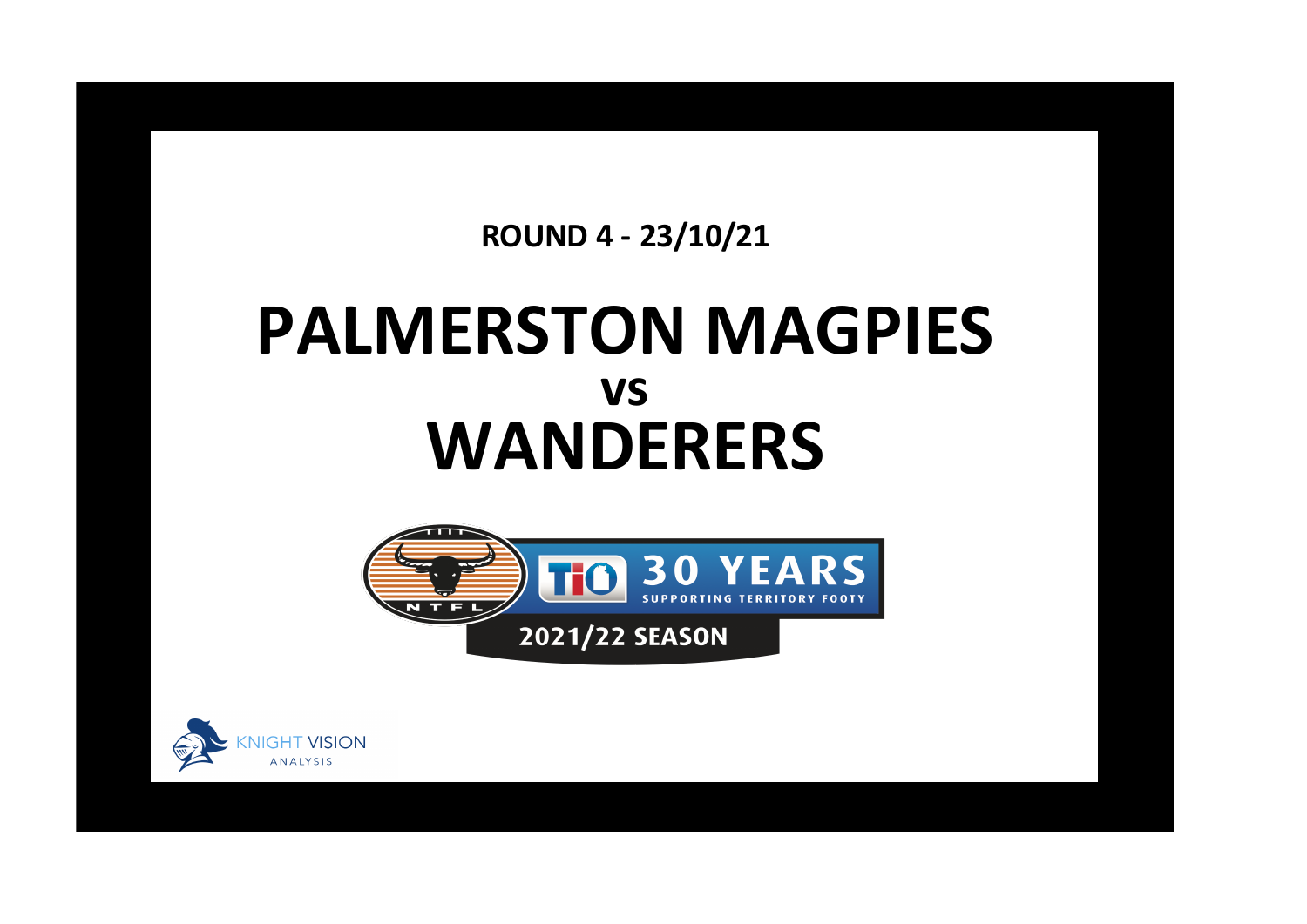| <b>Palmerston Magpies</b> |                         |                |                         |                         |                          |                         |                         | <b>Wanderers</b> |                |              | <b>Differential</b> |                |                |                |              |  |
|---------------------------|-------------------------|----------------|-------------------------|-------------------------|--------------------------|-------------------------|-------------------------|------------------|----------------|--------------|---------------------|----------------|----------------|----------------|--------------|--|
| Q <sub>1</sub>            | Q <sub>2</sub>          | Q <sub>3</sub> | Q4                      | <b>TOTAL</b>            |                          | Q1                      | Q <sub>2</sub>          | Q <sub>3</sub>   | Q <sub>4</sub> | <b>TOTAL</b> | Q1                  | Q <sub>2</sub> | Q <sub>3</sub> | Q <sub>4</sub> | <b>TOTAL</b> |  |
| 37                        | 38                      | 39             | 40                      | 154                     | <b>Kicks</b>             | 56                      | 48                      | 48               | 51             | 203          | $-19$               | $-10$          | $-9$           | $-11$          | $-49$        |  |
| 17                        | 23                      | 23             | 21                      | 84                      | <b>Handballs</b>         | 28                      | 21                      | 28               | 30             | 107          | $-11$               | $+2$           | $-5$           | $-9$           | $-23$        |  |
| 54                        | 61                      | 62             | 61                      | 238                     | <b>Disposals</b>         | 84                      | 69                      | 76               | 81             | 310          | $-30$               | $-8$           | $-14$          | $-20$          | $-72$        |  |
| 2.18                      | 1.65                    | 1.70           | 1.90                    | 1.83                    | <b>K:H Ratio</b>         | 2.00                    | 2.29                    | 1.71             | 1.70           | 1.90         | $+0.18$             | $-0.63$        | $-0.02$        | $+0.20$        | $-0.06$      |  |
| 49%                       | 66%                     | 56%            | 70%                     | 60%                     | Kick Eff. %              | 73%                     | 65%                     | 60%              | 63%            | 66%          | $-25%$              | $+1%$          | $-4%$          | $+7%$          | $-5%$        |  |
| 59%                       | 74%                     | 74%            | 67%                     | 69%                     | <b>Handball Eff. %</b>   | 79%                     | 81%                     | 86%              | 90%            | 84%          | $-20%$              | $-7%$          | $-12%$         | $-23%$         | $-15%$       |  |
| 9                         | 4                       | 9              | $\overline{\mathbf{z}}$ | 29                      | <b>Clangers</b>          | 5                       | 4                       | $\overline{7}$   | 4              | 20           | $+4$                | $\Omega$       | $+2$           | $+3$           | $+9$         |  |
| 31                        | 25                      | 29             | 28                      | 113                     | <b>Cont. Poss</b>        | 35                      | 25                      | 30               | 26             | 116          | $-4$                | $\Omega$       | $-1$           | $+2$           | $-3$         |  |
| 26                        | 36                      | 34             | 34                      | 130                     | <b>Unc. Poss</b>         | 49                      | 43                      | 45               | 56             | 193          | $-23$               | $-7$           | $-11$          | $-22$          | $-63$        |  |
| 13                        | 16                      | 11             | 19                      | 59                      | <b>Marks</b>             | 19                      | 16                      | 17               | 20             | 72           | $-6$                | $\mathbf{0}$   | $-6$           | $-1$           | $-13$        |  |
| 10                        | 16                      | 9              | 17                      | 52                      | <b>Unc. Marks</b>        | 16                      | 15                      | 17               | 16             | 64           | $-6$                | $+1$           | $-8$           | $+1$           | $-12$        |  |
| 3                         | 0                       | $\overline{2}$ | $\overline{2}$          | $\overline{\mathbf{z}}$ | <b>Cont. Marks</b>       | 3                       | $\mathbf{1}$            | 0                | 4              | 8            | $\mathbf{0}$        | $-1$           | $+2$           | $-2$           | $-1$         |  |
| $\overline{2}$            | 4                       | $\mathbf{1}$   | $\overline{2}$          | 9                       | <b>Int. Marks</b>        | 1                       | $\mathbf{1}$            | 4                | 3              | 9            | $+1$                | $+3$           | $-3$           | $-1$           | $\bf{0}$     |  |
| $\overline{2}$            | 0                       | $\mathbf{0}$   | 4                       | 6                       | <b>F50 Marks</b>         | 6                       | $\overline{\mathbf{3}}$ | $\mathbf{1}$     | $\overline{2}$ | 12           | $-4$                | $-3$           | $-1$           | $+2$           | $-6$         |  |
| 9                         | 15                      | 16             | 11                      | 51                      | <b>Handball Receives</b> | 20                      | 13                      | 23               | 25             | 81           | $-11$               | $+2$           | $-7$           | $-14$          | $-30$        |  |
| 26                        | 21                      | 25             | 23                      | 95                      | <b>Groundball Gets</b>   | 27                      | 20                      | 25               | 19             | 91           | $-1$                | $+1$           | $\mathbf{0}$   | $+4$           | $+4$         |  |
| 12                        | 9                       | 14             | 12                      | 47                      | <b>Hitouts</b>           | 3                       | $\overline{2}$          | $\mathbf 0$      | 4              | 9            | $+9$                | $+7$           | $+14$          | $+8$           | $+38$        |  |
| 11                        | $\overline{7}$          | 6              | 9                       | 33                      | <b>Clearances</b>        | 7                       | 8                       | 10               | 8              | 33           | $+4$                | $-1$           | $-4$           | $+1$           | $\mathbf 0$  |  |
| 15                        | 8                       | $\overline{7}$ | 10                      | 40                      | <b>Tackles</b>           | 15                      | 9                       | 11               | 15             | 50           | $\mathbf{0}$        | $-1$           | $-4$           | $-5$           | $-10$        |  |
| 8                         | 5                       | 8              | 4                       | 25                      | <b>One Percenters</b>    | $\overline{2}$          | $\overline{7}$          | 5                | 7              | 21           | $+6$                | $-2$           | $+3$           | $-3$           | $+4$         |  |
| 5                         | 5                       | 5              | 3                       | 18                      | <b>Spoils</b>            | 1                       | 1                       | 3                | 3              | 8            | $+4$                | $+4$           | $+2$           | $\mathbf{0}$   | $+10$        |  |
| $\overline{\mathbf{3}}$   | 4                       | 4              | 4                       | 15                      | <b>Frees For</b>         | 7                       | 6                       | 7                | 4              | 24           | $-4$                | $-2$           | $-3$           | $\bf{0}$       | $-9$         |  |
| $\overline{7}$            | 6                       | 7              | 4                       | 24                      | <b>Frees Against</b>     | 3                       | 4                       | 4                | 4              | 15           | $+4$                | $+2$           | $+3$           | $\mathbf{0}$   | $+9$         |  |
| 11                        | 9                       | 6              | 6                       | 32                      | <b>Inside 50s</b>        | 17                      | 13                      | 13               | 12             | 55           | $-6$                | $-4$           | $-7$           | $-6$           | $-23$        |  |
| 8                         | 10                      | 9              | 9                       | 36                      | <b>Rebound 50s</b>       | 9                       | $\overline{\mathbf{z}}$ | 6                | 3              | 25           | $-1$                | $+3$           | $+3$           | $+6$           | $+11$        |  |
| 36%                       | 33%                     | 0%             | 67%                     | 34%                     | Score / 150 %            | 65%                     | 31%                     | 46%              | 33%            | 45%          | $-28%$              | $+3%$          | $-46%$         | +33%           | $-11%$       |  |
| $\overline{\mathbf{2}}$   | $\overline{\mathbf{2}}$ | $\mathbf 0$    | 3                       | $\overline{\mathbf{z}}$ | <b>Goals</b>             | $\overline{\mathbf{z}}$ | $\overline{2}$          | 4                | $\overline{2}$ | 15           | $-5$                | $\mathbf{0}$   | $-4$           | $+1$           | $-8$         |  |
| $\overline{2}$            | 1                       | $\mathbf{0}$   | 1                       | 4                       | <b>Behinds</b>           | 4                       | $\overline{2}$          | $\overline{2}$   | $\overline{2}$ | 10           | $-2$                | $-1$           | $-2$           | $-1$           | $-6$         |  |
| 14                        | 13                      | $\mathbf{0}$   | 19                      | 46                      | <b>Score</b>             | 46                      | 14                      | 26               | 14             | 100          | $-32$               | $-1$           | $-26$          | $+5$           | $-54$        |  |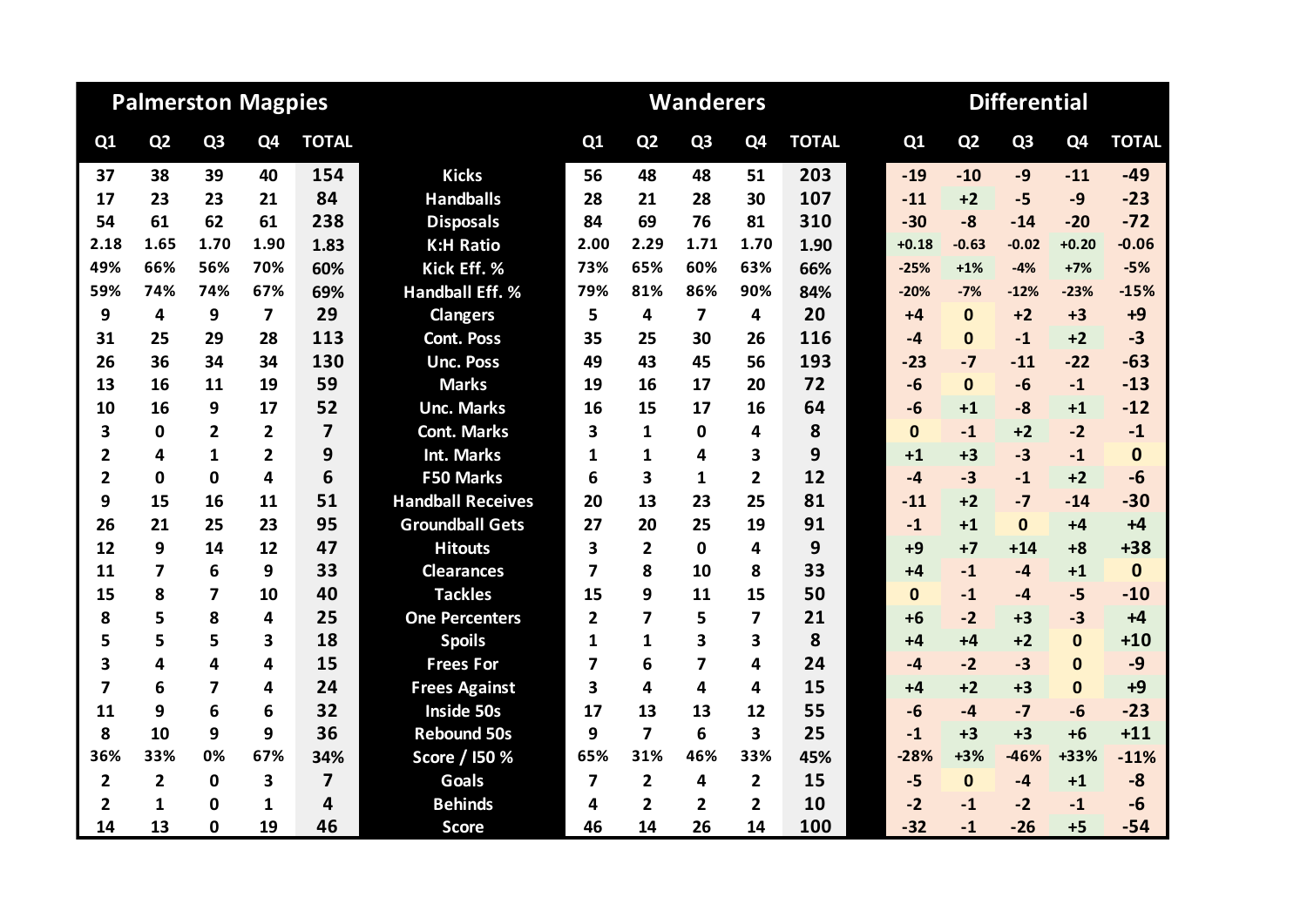| <b>Palmerston Magpies</b> |     |              |     |      |            |            |      |     |       |       |      |   |                   |       |      |       |     |       |      |           |    |              |                |            |    |    |              |
|---------------------------|-----|--------------|-----|------|------------|------------|------|-----|-------|-------|------|---|-------------------|-------|------|-------|-----|-------|------|-----------|----|--------------|----------------|------------|----|----|--------------|
| <b>Player</b>             | К   |              | D   |      | KE % HE%   | <b>CLG</b> | CP   | UP  | М     | UM    | CM   |   | IM F50M HR GBG HO |       |      |       | CLR | т     | 1%   | <b>SP</b> | FF | FA           | 150            | <b>R50</b> | G  | в  | <b>SA</b>    |
| 10 C Baird                | 17  | 8            | 25  | 65%  | 88%        | 0          | 9    | 15  | 5     | 4     | 1    | 2 | 0                 | 3     | 7    | 0     | 0   | 2     | 4    | 4         | 3  | 0            | 0              | 8          | 0  | 0  | 0            |
| 21 C Williams             | 15  | 4            | 19  | 47%  | 75%        | 5          | 10   | 9   | 4     | 4     | 0    | 0 | 0                 | 4     | 9    | 0     | 7   | 3     | 0    | 0         | 1  | 1            | 6              | 1          | 1  | 0  | 1            |
| 15 M Sutton               | 9   | 8            | 17  | 56%  | 63%        |            | 14   | Δ   | 2     | 2     | 0    | 0 | 0                 | 2     | 14   | 0     | 5   | 2     | 0    | 0         | 0  | 3            | $\overline{2}$ | 1          |    | 1  | 0            |
| 20 E Guthrie              | 9   | 8            | 17  | 78%  | 88%        | 1          | 12   | 6   | 2     | 2     | 0    | 0 | 0                 | 4     | 9    | 0     | 7   | 4     | 1    | 0         | 3  | 0            | 4              | 3          | 0  | 0  | 1            |
| 08 L Flanagan             | 10  | 5            | 15  | 50%  | 80%        | 2          | 5    | 11  | 3     | 3     | 0    | 1 | 0                 | 5     | 5    | 0     | 0   | 2     | 0    | 0         | 0  | 2            | 0              | 5          | 0  | 0  | 0            |
| 06 S Lampton              | 8   | 6            | 14  | 50%  | 100%       | 1          | 5    | 9   | 4     | 4     | 0    | 0 | 0                 | 5     | 4    | 0     | 0   | 2     | 0    | 0         | 1  | 0            | 3              | 0          | 0  | 0  | 0            |
| 11 W Rowbottom            | 6   |              | 14  | 67%  | 63%        | 2          | 7    |     | 4     | 4     | 0    | 0 | 0                 | 3     | 6    | 21    |     | 1     |      | 0         |    | 1            | 0              | 0          | 0  | 0  | 1            |
| 32 R Riddoch              | 8   | 4            | 12  | 38%  | 25%        | 4          | 4    | 7   | 1     | 1     | 0    | 0 | 0                 | 3     | 3    | 0     | 1   | 0     | 1    | 0         | 1  | 1            | 4              | 3          | 1  | 0  | 0            |
| 13 L Grigg                | 10  | 1            | 11  | 70%  | 0%         | 1          | 5    | 8   | 5     | 3     | 2    | 0 | 2                 | 4     | 3    | 0     | 1   | 3     | 0    | 0         | 0  | 2            | 4              | 0          | 3  | 0  | 0            |
| 25 A Backlund             | 6   | 5.           | 11  | 50%  | 40%        | 3          | 8    | 3   | 1     | 1     | 0    | 0 | 0                 | 2     | 8    | 9     | 3   | 0     | 0    | 0         | 0  | $\mathbf{1}$ | 0              | 2          | 0  | 0  | 0            |
| 19 A Green                | 5   |              | 10  | 80%  | 80%        |            | 2    | 8   | 4     | 4     | 0    | 0 | 0                 | 3     | 2    | 0     | 0   | 1     | 3    | 1         | 0  | 0            |                | 2          | 0  | 0  | 0            |
| 28 K Annand               | 7   | 3            | 10  | 57%  | 100%       | 1          | 4    | 7   | 2     | 2     | 0    | 1 | 0                 | 3     | 4    | 0     | 0   | 1     | 5    | 4         | 1  | 2            | 0              | 3          | 0  | 0  | 0            |
| 02 R Warfe                | 7   | 2            | 9   | 71%  | 50%        | 1          | 2    | 8   | 4     | 4     | 0    | 0 | 0                 | 1     | 2    | 0     | 0   | 3     | 1    | 1         | 1  | 0            | 0              | 0          | 0  | 0  | 0            |
| 29 J Shea                 | 5.  | 4            | 9   | 80%  | 50%        | 2          | 4    | 5   | 1     | 1     | 0    | 0 | 0                 | 4     | 3    | 0     | 1   | 4     | 0    | 0         | 1  | 1            | 2              | 2          | 0  | 0  | 2            |
| 22 D Stafford             | 4   | 4            | 8   | 50%  | 75%        |            | 6    | 2   |       | ი     |      | 0 |                   | 2     | 5    |       | 2   | 0     | ი    | 0         | 0  |              | 2              | 0          | 0  | 1  | 2            |
| 34 D Corbett              | 6   | 2            | 8   | 50%  | 50%        |            | 4    | 4   | 4     | 3     |      |   |                   | 0     | 2    | 15    | 2   |       |      | 0         |    |              | Δ              |            |    | 0  | 0            |
| 03 J Cole                 | 4   | 3            |     | 100% | 67%        | 0          | 4    | 3   | 3     | 3     | 0    |   | 0                 | 0     | 3    | 0     | 0   |       | 5    | 5         |    |              | 0              |            | 0  | 0  | 0            |
| 23 T Kunoth               | 4   |              | 6   | 50%  | 100%       | 0          | 3    |     |       |       |      |   |                   |       |      | 0     |     |       | 0    | 0         | 0  |              | 0              |            | 0  | 1  | 0            |
| 16 B Ugle                 | 4   | 1            | 5   | 75%  | 0%         | 0          |      |     | 4     | 3     |      |   |                   |       | 0    |       | 0   | 0     | 0    | 0         | 0  | 2            | C              | 0          | 0  | 0  | 1            |
| 01 K Groves               | 3   | 0            | З   |      | 100% ##### | 0          |      | 2   | 2     | 2     | 0    | 1 | 0                 | 0     |      | 0     | 0   | 4     | 3    | 3         | 0  | 1            | 0              | 2          | 0  | 0  | 0<br>ananana |
| 09 B McMahon              | 3   | 0            | 3   | 67%  | #####      |            | 0    | 2   | 1     |       | 0    | 0 | 0                 |       | 0    | 0     | 0   |       | Ω    | 0         | 0  | 2            | 0              |            | 0  | 0  | 0            |
| <b>30 M McMasters</b>     | 2   | $\mathbf{1}$ | 3   | 0%   | 0%         |            | 3    | 0   | 0     | 0     | 0    | 0 | 0                 | 0     | 3    | 0     | 1   | 2     | 0    | 0         | 0  | 0            | 0              | 0          | 0  | 0  | 0            |
|                           |     |              |     |      |            |            |      |     |       |       |      |   |                   |       |      |       |     |       |      |           |    |              |                |            |    |    |              |
| <b>PMFC</b>               | 154 | 84           | 238 |      | 60% 69%    | 29         | 113  | 130 | 59    | 52    |      | 9 | 6                 | 51    | 95   | 47    | 33  | 40    | 25   | 18        | 15 | 24           | 32             | 36         |    | 4  | 8            |
| <b>WAND</b>               | 203 | 107          | 310 |      | 66% 84%    | 20         | 116  | 193 | 72    | 64    | 8    | 9 | 12                | 81    | 91   | 9     | 33  | 50    | 21   | 8         | 24 | 15           | 55             | 25         | 15 | 10 | 18           |
| <b>Differential</b>       | -49 | $-23$        | -72 | -5%  | $-15%$     | $+9$       | $-3$ | -63 | $-13$ | $-12$ | $-1$ | 0 | -6                | $-30$ | $+4$ | $+38$ | 0   | $-10$ | $+4$ | $+10$     | -9 | $+9$         | $-23$          | $+11$      | -8 | -6 | $-10$        |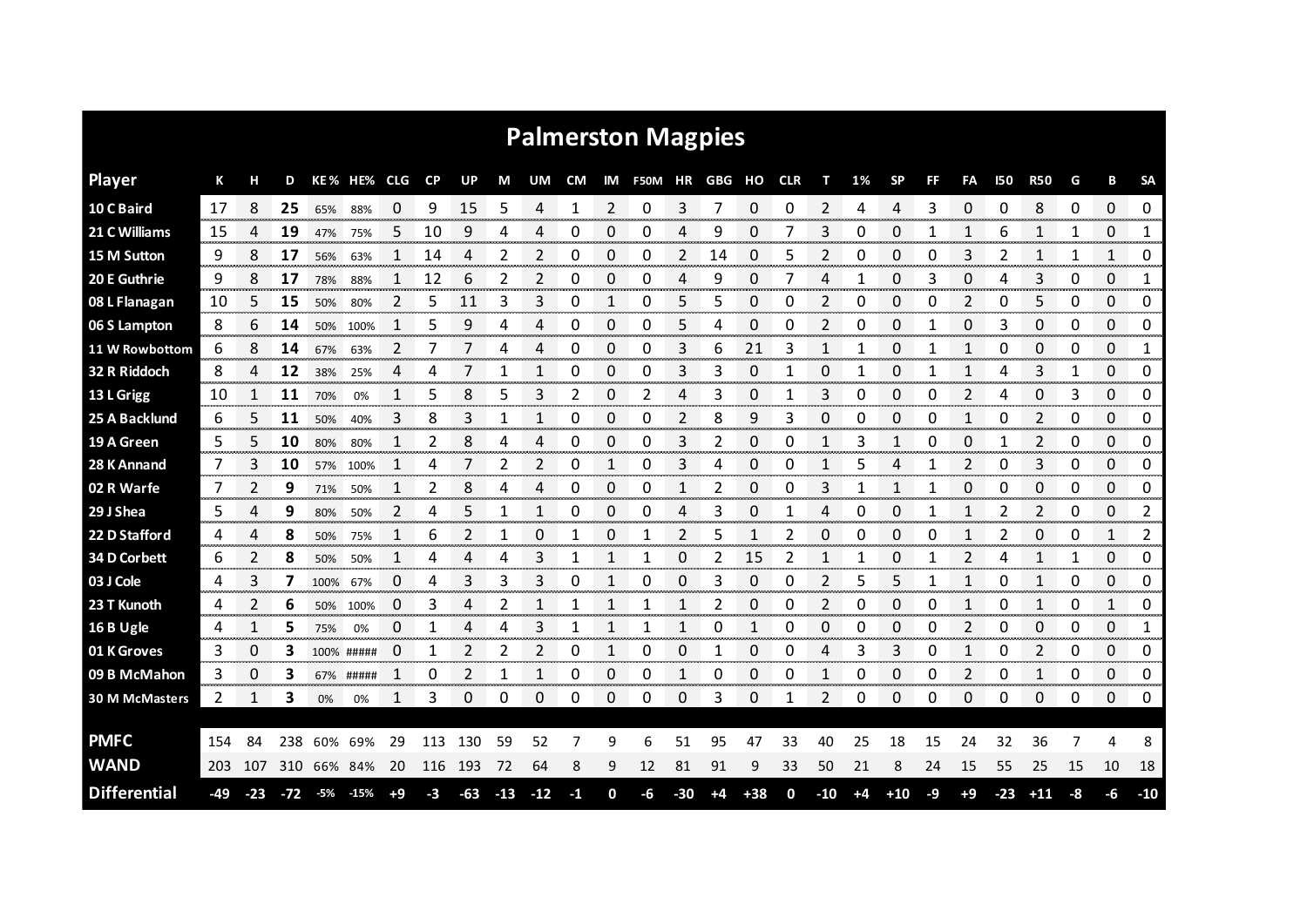|                        | <b>Wanderers</b> |       |       |             |             |      |      |           |       |       |                |              |              |                |            |       |            |                |          |           |      |              |            |                |      |             |               |
|------------------------|------------------|-------|-------|-------------|-------------|------|------|-----------|-------|-------|----------------|--------------|--------------|----------------|------------|-------|------------|----------------|----------|-----------|------|--------------|------------|----------------|------|-------------|---------------|
| <b>Player</b>          | К                | н     | D     |             | KE% HE%     | CLG. | CP   | <b>UP</b> | М     | UM    | <b>CM</b>      | IM           | F50M         | ΗR             | <b>GBG</b> | но    | <b>CLR</b> | т              | 1%       | <b>SP</b> | FF   | FA           | <b>150</b> | <b>R50</b>     | G    | B           | <b>SA</b>     |
| 06 B O'Connell         | 21               | 6     | 27    |             | 43% 100%    | 2    | 3    | 24        | 8     | 8     | 0              | 0            | $\mathbf{1}$ | 12             | 3          | 0     | 1          | 5              | 3        | 1         | 1    | 0            | 8          | $\mathbf{1}$   | 1    | 1           | 2             |
| 10 M Totham            | 13               | 12    | 25    | 69%         | 92%         | 4    | 9    | 16        | 4     | 4     | 0              | 0            | 1            | 8              | 8          | 0     | 4          | 5              | Ω        | 0         | 1    | 1            | 4          | 0              | 0    | 0           | 3             |
| 02 J Erlandson         | -13              | 8     | 21    | 69%         | 38%         | 2    | 10   | 10        | 4     | 3     | 1              | 0            | 1            | 5              | 7          | 0     | 4          | 3              | 0        | 0         | 3    | 1            | 0          | 1              | 1    | 0           | 0             |
| 17 L Johnston          | -10              | 10    | 20    | 80%         | 90%         | 0    | 8    | 11        | 6     | 4     | $\overline{2}$ | 3            | 0            | 4              | 5          | 0     | 2          | 0              | 2        | 1         | 1    | 0            | 2          | 6              | 0    | 0           | 0             |
| 24 B McLean            | 13               | 6     | 19    | 77%         | 67%         | 2    | 6    | 13        | 2     | 2     | 0              | 1            | 0            | 9              | 5          | 0     | 1          | $\overline{2}$ | $\Omega$ | 0         | 1    | 0            | 3          | $\mathbf{1}$   | 0    | 0           | 1             |
| 25 B Newman            | 17               | 1     | 18    | 88%         | 100%        | 0    | 6    | 13        | 6     | 6     | 0              | 2            | 0            | 4              | 4          | 0     | 0          | 2              | 2        | 2         | 3    | 1            | 3          | 6              | 0    | 0           | 1             |
| 35 Matthew Motlop      | -10              | 8     | 18    | 80%         | 100%        | 0    | 6    | 13        | 4     | 4     | 0              | 1            | 1            | 6              | 6          | 0     | 2          | 0              | 0        | 0         | 0    | 1            | 4          | 1              | 1    | 1           | 0             |
| 29 W Williams          | 12               | 4     | 16    | 50%         | 75%         | 2    | 2    | 14        | 6     | 6     | 0              | 0            | 0            | 4              | 1          | 0     | 2          | $\Omega$       | 2        | 0         | 1    | 0            | 6          | $\overline{2}$ | 1    | 1           | 1             |
| 03 K Smith             | 8                | 7     | 15    | 50%         | 86%         | 1    | 4    | 11        | 3     | 3     | 0              | 0            | 0            | 6              | 3          | 0     | 0          | 3              | 1        | 1         | 1    | 0            | 2          | 0              | 0    | 1           | 0             |
| 21 D Weetra            | 11               | 4     | 15    | 82%         | 100%        | 0    | 7    | 8         | 5     | 5     | 0              | 0            | 0            | $\overline{2}$ | 5          | 0     | 1          | 2              | 0        | 0         | 3    | $\mathbf{1}$ |            | $\mathbf{1}$   | 0    | 0           | 0             |
| <b>30 D Shillabeer</b> | 14               | 1     | 15    | 79%         | 100%        | 0    | 5    | 10        | 4     | 3     | 1              | 0            | 2            | 3              | 3          | 0     |            |                |          | 0         | 1    | 0            | 2          | 0              | 5    | 1           | 2             |
| 08 K Fejo              | 6                | 7     | 13    | 83%         | 86%         | 0    | 7    | 7         | 2     | 2     | 0              | 0            | 0            | 4              | 7          | 0     | 0          | 2              |          | 1         | 0    | $\mathbf{1}$ | 4          | 0              | 1    | 1           | 2             |
| 33 E Simpson           | 11               | 2     | 13    | 64%         | 100%        |      | 6    | 7         | 6     | 4     | $\overline{2}$ | 0            | 2            | 1              | 2          | 0     |            | 3              | 0        | 0         | 2    | 1            | 3          | 0              | 4    | 1           | 1             |
| 16 C Niki              | 5                | 7     | 12    | 60%         | 71%         | 1    |      | 4         | 2     | 2     | 0              |              | 0            | 1              | 5          | 6     | 4          | 7              |          | 0         | 2    | 1            | 3          | 0              | 0    | 0           | 0             |
| 11 J Tipiloura         | 5                | 5     | 10    | 40%         | 60%         | 2    | 9    | 1         | 1     | 1     | 0              | 0            | 0            | 0              | 9          | 2     | 3          |                | 1        | 0         | 0    | $\mathbf{1}$ | 2          | 0              | 0    | 1           | 0             |
| 14 Joel Cubillo        | 7                | 3     | 10    | 57%         | 67%         | 0    | 5    | 5         | 0     | 0     | 0              | 0            | 0            | 3              | 5          | 0     | 2          |                | 4        | 0         | 2    | 0            | 3          | 1              | 0    | 1           | 2<br>mon      |
| 22 S Tipiloura         | 4                | 5     | 9     | 0%          | 100%        | 1    | 5    | 4         | 3     | 2     | 1              | 0            | 3            | 2              | 3          | 0     | 0          | 3              | 0        | 0         | 1    | 2            |            | 0              | 0    | 1           | 0             |
| 28 D Dos Santos        | 6                | 3     | 9     |             | 50% 100%    | 2    | 3    | 5         | 1     | 0     | 1              | 0            | 0            | 3              | 2          | 0     |            | 5              |          | 0         | 0    | 2            | 3          | 0              | 0    | 0           | 0             |
| 04 Jerome Motlop       | 4                | 4     | 8     |             | 25% 100%    | 0    | 5    | 3         | 1     | 1     | 0              | 0            | 1            | 1              | 5          | 0     | 1          | 2              | 0        | 0         | 0    | 2            |            | 1              | 1    | 0           | 2<br>محصود    |
| 20 N Jones-Cubillo     | 5                | 3     | 8     |             | 60% 100%    | 0    | 3    | 5         | 1     | 1     | 0              | 0            | 0            | 2              | 3          | 0     | 3          | 1              | 2        | 2         | 0    | $\Omega$     | 0          | 3<br>oma e     | 0    | 0<br>an ana | 1<br>ananana. |
| 31 J Niki              | 6                | 1     | 7     |             | 83% 100%    | 0    | 0    | 7         | 3     | 3     | 0              | 1            | 0            | 1              | 0          | 1     | 0          | 2              | 0        | 0         | 1    | 0            | 0          | 1              | 0    | 0           | 0             |
| 26 D Clee              | 0                | 0     | 0     |             | ##### ##### | 0    | 0    | 0         | 0     | 0     | 0              | 0            | 0            | 0              | 0          | 0     | 0          | 0              | 0        | 0         | 0    | 0            | 0          | 0              | 0    | 0           | 0             |
|                        |                  |       |       |             |             |      |      |           |       |       |                |              |              |                |            |       |            |                |          |           |      |              |            |                |      |             |               |
| <b>WAND</b>            | -203             | 107   | 310   |             | 66% 84%     | 20   | 116  | 193       | 72    | 64    | 8              | 9            | 12           | 81             | 91         | 9     | 33         | 50             | 21       | 8         | 24   | 15           | 55         | 25             | 15   | 10          | 18            |
| <b>PMFC</b>            | -154             | 84    |       | 238 60% 69% |             | 29   | 113  | 130       | 59    | 52    | 7              | 9            | 6            | 51             | 95         | 47    | 33         | 40             | 25       | 18        | 15   | 24           | 32         | 36             | 7    | 4           | 8             |
| <b>Differential</b>    | $+49$            | $+23$ | $+72$ |             | +5% +15%    | $-9$ | $+3$ | $+63$     | $+13$ | $+12$ | $+1$           | $\mathbf{0}$ | $+6$         | $+30$          | $-4$       | $-38$ | 0          | $+10$          | $-4$     | $-10$     | $+9$ | -9           | $+23$      | $-11$          | $+8$ | $+6$        | $+10$         |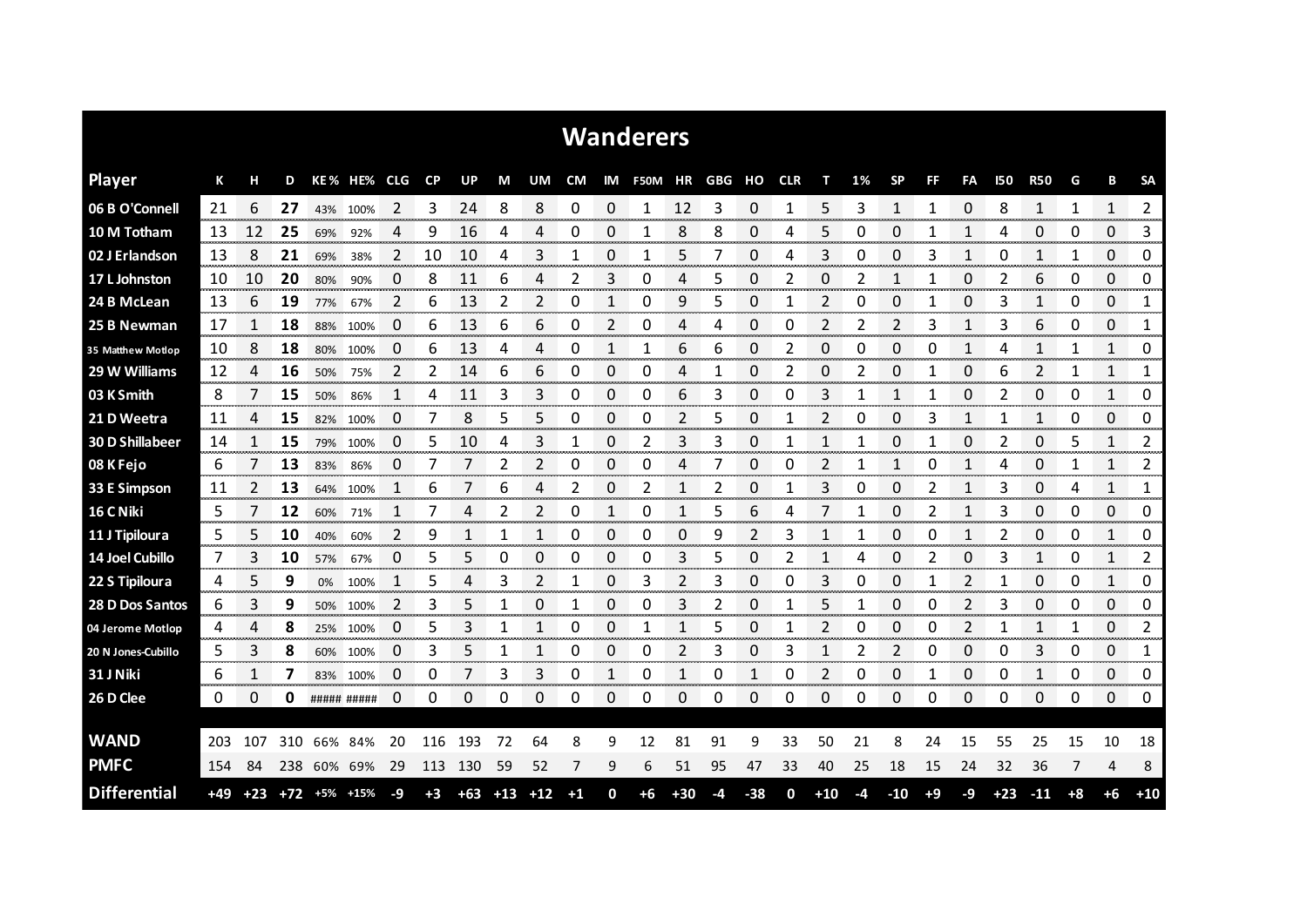|                        | <b>Score Sources</b> |                 |  |  |  |  |  |  |  |  |  |
|------------------------|----------------------|-----------------|--|--|--|--|--|--|--|--|--|
|                        | <b>PMFC</b>          | <b>WAND</b>     |  |  |  |  |  |  |  |  |  |
| <b>Turnover</b>        | 3.0.18               | 8.6.54          |  |  |  |  |  |  |  |  |  |
| <b>Stoppage</b>        | 4.4.28               | 7.3.45          |  |  |  |  |  |  |  |  |  |
| Kick In                | 0.0.0                | 0.1.1           |  |  |  |  |  |  |  |  |  |
| <b>TOTAL</b>           | 7.4.46               | 15.10.100       |  |  |  |  |  |  |  |  |  |
|                        |                      | Defensive 50    |  |  |  |  |  |  |  |  |  |
| <b>Turnover</b>        | 2.0.12               | 1.3.9           |  |  |  |  |  |  |  |  |  |
| <b>Stoppage</b>        | 0.0.0                | 1.0.6           |  |  |  |  |  |  |  |  |  |
| Kick In                | 0.0.0                | 0.1.1           |  |  |  |  |  |  |  |  |  |
| <b>TOTAL</b>           | 2.0.12               | 2.4.16          |  |  |  |  |  |  |  |  |  |
|                        |                      | <b>Midfield</b> |  |  |  |  |  |  |  |  |  |
| <b>Turnover</b>        | 1.0.6                | 4.2.26          |  |  |  |  |  |  |  |  |  |
| <b>Centre Bounce</b>   | 0.2.2                | 1.1.7           |  |  |  |  |  |  |  |  |  |
| <b>B/ARC Stoppages</b> | 2.2.14               | 3.1.19          |  |  |  |  |  |  |  |  |  |
| <b>TOTAL</b>           | 3.4.22               | 8.4.52          |  |  |  |  |  |  |  |  |  |
|                        |                      | Forward 50      |  |  |  |  |  |  |  |  |  |
| <b>Turnover</b>        | 0.0.0                | 3.1.19          |  |  |  |  |  |  |  |  |  |
| <b>Stoppage</b>        | 2.0.12               | 2.1.13          |  |  |  |  |  |  |  |  |  |
| <b>TOTAL</b>           | 2.0.12               | 5.2.32          |  |  |  |  |  |  |  |  |  |